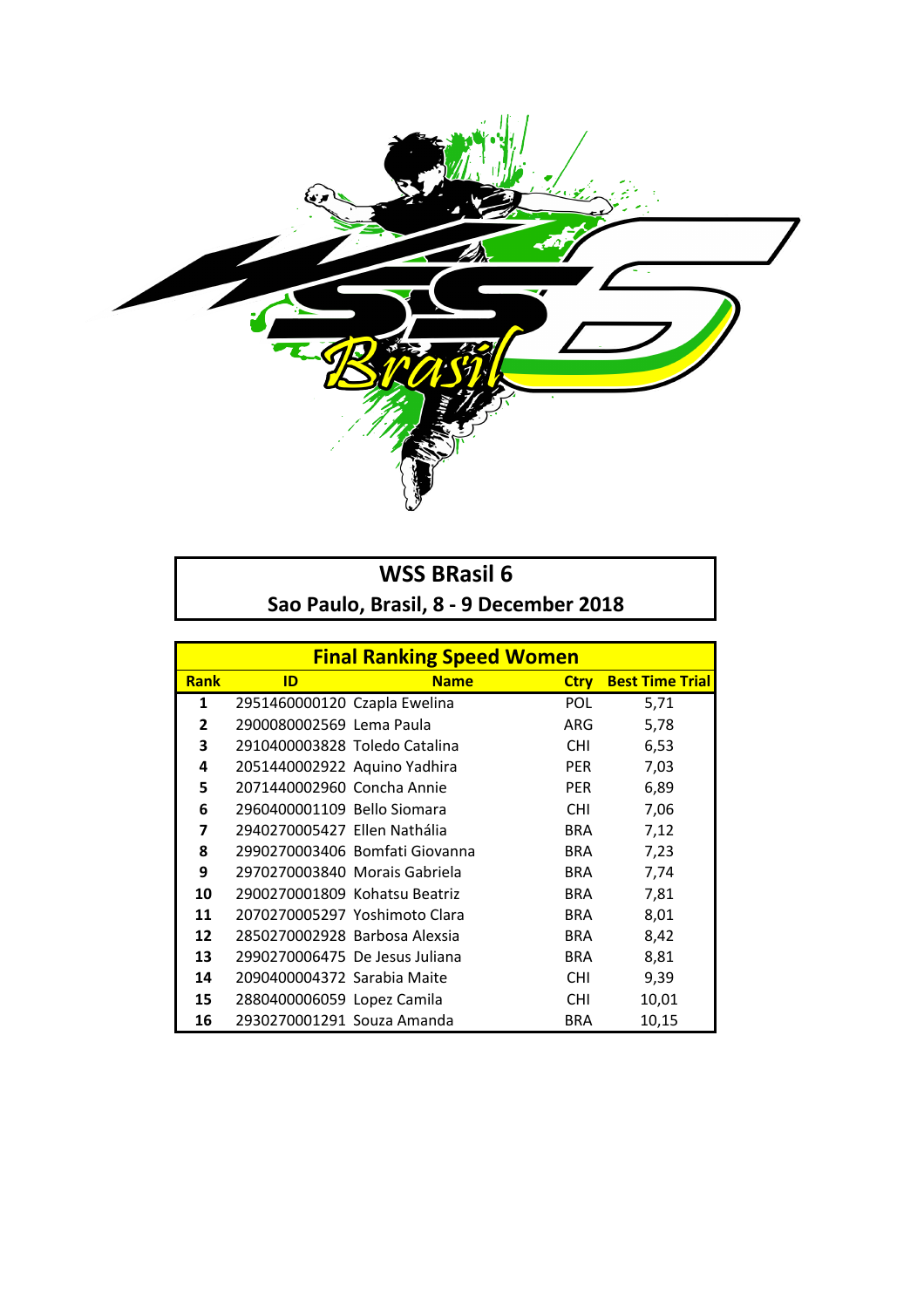|                | <b>Final Ranking Speed Men</b>  |                                      |             |                        |  |
|----------------|---------------------------------|--------------------------------------|-------------|------------------------|--|
| <b>Rank</b>    | ID                              | <b>Name</b>                          | <b>Ctry</b> | <b>Best Time Trial</b> |  |
| 1              | 1950270001294 Fialkovics Victor |                                      | BRA.        | 5,49                   |  |
| $\overline{2}$ |                                 | 1921440002616 Arroyo Delgado Jhoslan | <b>PER</b>  | 5,78                   |  |
| 3              | 1010400005482 Fritis Jorge      |                                      | <b>CHI</b>  | 5,85                   |  |
| 4              | 1931440002617 Mori Rodrigo      |                                      | <b>PER</b>  | 6,01                   |  |
| 5              |                                 | 1990080006420 Cristaldo Arnaldo      | ARG         | 6,17                   |  |
| 6              |                                 | 1890400001119 Miranda Cristian       | <b>CHI</b>  | 6,23                   |  |
| 7              |                                 | 1950270001307 Pereira Filho Lazaro   | BRA         | 6,24                   |  |
| 8              | 1040400004367 Sarabia Nicolas   |                                      | <b>CHI</b>  | 6,27                   |  |
| 9              |                                 | 1930400005118 Espinoza Herbert       | <b>CHI</b>  | 6,38                   |  |
| 10             |                                 | 1920400001139 Romero Marcelo         | <b>CHI</b>  | 6,39                   |  |
| 11             | 1820270006794 Breda Joabner     |                                      | BRA         | 6,84                   |  |
| 12             | 1880400004828 Lobos Francisco   |                                      | <b>CHI</b>  | 7,09                   |  |
| 13             | 1081440002961 Concha Paul       |                                      | <b>PER</b>  | 7,21                   |  |
| 14             |                                 | 1900270003420 Dos Santos Gustavo     | <b>BRA</b>  | 7,25                   |  |
| 15             | 1530270003909 Dornelles Rui     |                                      | <b>BRA</b>  | 7,34                   |  |
| 16             |                                 | 1070270006795 De Souza Guo Guilherme | BRA         | 7,43                   |  |
| 17             |                                 | 1040400005119 Mardones Fernando      | <b>CHI</b>  | 7,63                   |  |
| 18             | 1860270003416 Valaski Ricardo   |                                      | <b>BRA</b>  | 7,84                   |  |

|                | <b>Final Ranking Slides Women</b> |                                 |             |  |  |
|----------------|-----------------------------------|---------------------------------|-------------|--|--|
| <b>Rank</b>    | ID                                | <b>Name</b>                     | <b>Ctry</b> |  |  |
| $\mathbf{1}$   | 2910400003828 Toledo Catalina     |                                 | <b>CHI</b>  |  |  |
| $\overline{2}$ | 2970400001133 Leon Daniela        |                                 | <b>CHI</b>  |  |  |
| 3              | 2990270006475 De Jesus Juliana    |                                 | <b>BRA</b>  |  |  |
| 4              | 2950400003225 Rivera Scarlett     |                                 | <b>CHI</b>  |  |  |
| 5              | 2900080002569 Lema Paula          |                                 | ARG         |  |  |
| 5              |                                   | 2880270005630 Cavalheiro Camila | <b>BRA</b>  |  |  |
| 7              | 2930270001291 Souza Amanda        |                                 | <b>BRA</b>  |  |  |
|                | 2900270001809 Kohatsu Beatriz     |                                 | BRA         |  |  |

|                |                              | <b>Final Ranking Slides Men</b>     |             |
|----------------|------------------------------|-------------------------------------|-------------|
| <b>Rank</b>    | ID                           | <b>Name</b>                         | <b>Ctry</b> |
| 1              | 1970270001320 Souza Patrick  |                                     | BRA         |
| $\overline{2}$ |                              | 1920270005139 Da Cruz Rocha Alisson | BRA         |
| 3              | 1930400001147 Beltran Matias |                                     | <b>CHI</b>  |
| 4              |                              | 1930400005118 Espinoza Herbert      | <b>CHI</b>  |
| 5              |                              | 1970270003843 Cobas Guilherme       | BRA         |
| 5              | 1930270005137 Bacelar Yuri   |                                     | <b>BRA</b>  |
| 7              |                              | 1910270001321 Dos Santos Alexandre  | <b>BRA</b>  |
| 7              |                              | 1990080006420 Cristaldo Arnaldo     | ARG         |
| 9              | 1920270005144 Junior Darli   |                                     | BRA         |
| 9              |                              | 1920400001139 Romero Marcelo        | <b>CHI</b>  |
| 9              |                              | 1830400006796 Hildalgo Raul Antonio | <b>CHI</b>  |
| 9              |                              | 1040400005119 Mardones Fernando     | <b>CHI</b>  |
| 13             | 1910400006797 Perez Sergio   |                                     | <b>CHI</b>  |
| 13             |                              | 1900270006798 Santos Guilherme      | BRA         |
| 13             |                              | 1910270006799 Matosalem Gustavo     | BRA         |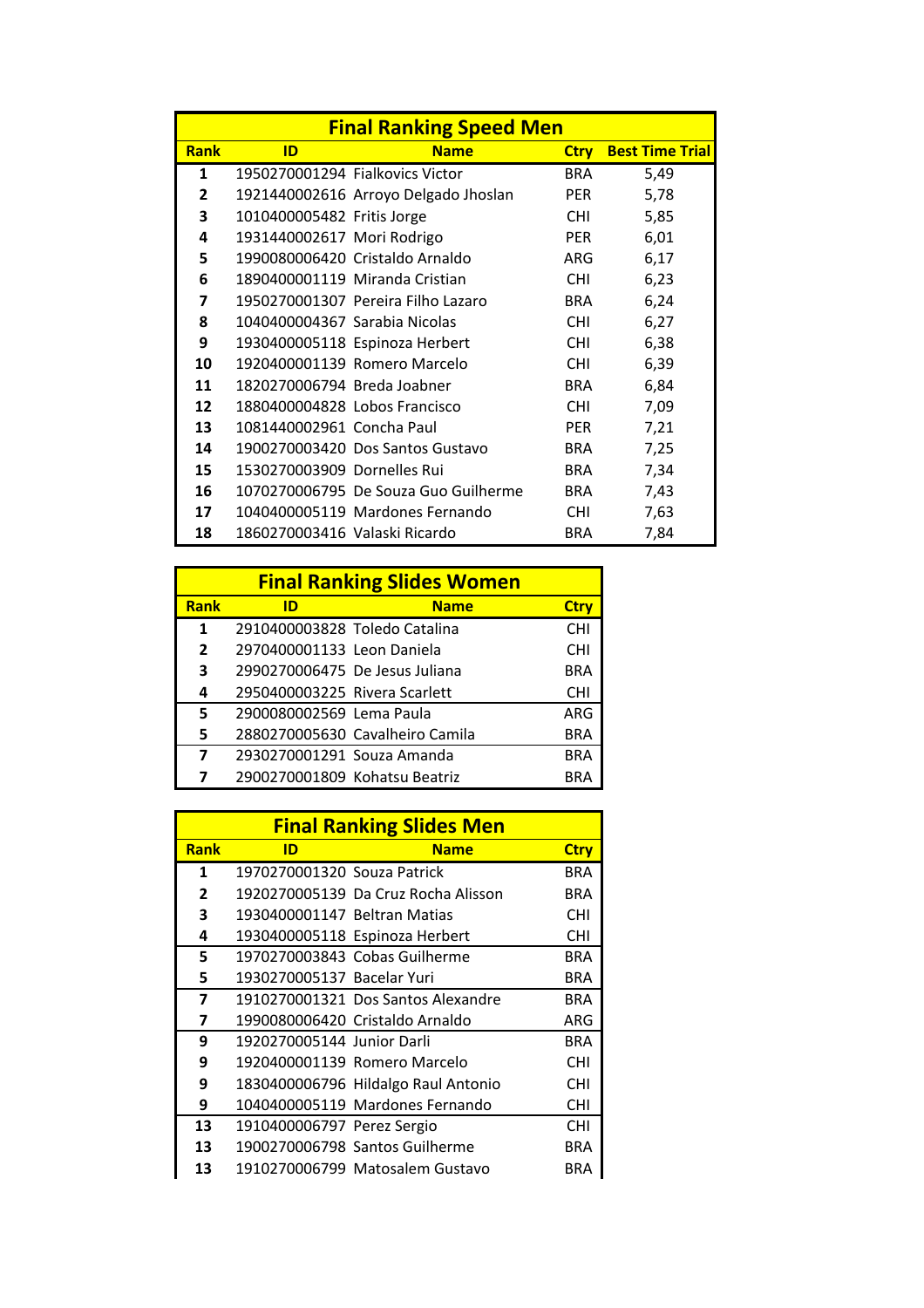| 13 |                               | 1950270001307 Pereira Filho Lazaro  | <b>BRA</b> |
|----|-------------------------------|-------------------------------------|------------|
| 17 | 1040400004367 Sarabia Nicolas |                                     | <b>CHI</b> |
| 17 |                               | 1880270005633 Elloy Rocha Vanderley | <b>BRA</b> |
| 17 |                               | 1900270003420 Dos Santos Gustavo    | <b>BRA</b> |
| 17 |                               | 1910080006419 Murawczik Sebastian   | ARG        |

|                |                                | <b>Final Ranking Classic Senior Women</b> |             |
|----------------|--------------------------------|-------------------------------------------|-------------|
| <b>Rank</b>    | ID                             | <b>Name</b>                               | <b>Ctry</b> |
| 1              | 2951460000120 Czapla Ewelina   |                                           | POL         |
| $\overline{2}$ | 2900080002569 Lema Paula       |                                           | ARG         |
| 3              | 2940270005427 Ellen Nathália   |                                           | BRA         |
| 4              |                                | 2990270003406 Bomfati Giovanna            | BRA         |
| 5              | 2020270006800 Dos Anjos Júlia  |                                           | BRA         |
| 6              | 2850270002928 Barbosa Alexsia  |                                           | BRA         |
| 7              | 2960270003839 Araújo Bárbara   |                                           | <b>BRA</b>  |
| 8              | 2960400001109 Bello Siomara    |                                           | <b>CHI</b>  |
| 9              | 2970270003840 Morais Gabriela  |                                           | <b>BRA</b>  |
| 10             | 2760270001327 Pereira Angelita |                                           | BRA         |
| 11             | 2930270001291 Souza Amanda     |                                           | BRA         |
| 12             |                                | 2940400002734 Sepulveda Nathalia          | CHI         |

| <b>Final Ranking Classic Junior Women</b> |                              |                               |             |  |
|-------------------------------------------|------------------------------|-------------------------------|-------------|--|
| <b>Rank</b>                               | ID                           | <b>Name</b>                   | <b>Ctry</b> |  |
| 1                                         |                              | 2040270001595 Fujiwara Yasmin | <b>BRA</b>  |  |
| $\overline{2}$                            |                              | 2070270005297 Yoshimoto Clara | <b>BRA</b>  |  |
| 3                                         | 2051440002922 Aquino Yadhira |                               | <b>PER</b>  |  |
| 4                                         | 2071440002960 Concha Annie   |                               | <b>PER</b>  |  |
| 5                                         | 2090400004372 Sarabia Maite  |                               | <b>CHI</b>  |  |
| 6                                         | 2040400005127 Zapata Anabell |                               | <b>CHI</b>  |  |
| 7                                         | 2070270006801 Ribas Gabriela |                               | <b>BRA</b>  |  |

|                |                                 | <b>Final Ranking Classic Senior Men</b>    |             |
|----------------|---------------------------------|--------------------------------------------|-------------|
| <b>Rank</b>    | ID                              | <b>Name</b>                                | <b>Ctry</b> |
| 1              | 1990270001296 Santos Maxwell    |                                            | <b>BRA</b>  |
| $\overline{2}$ | 1950270001294 Fialkovics Victor |                                            | BRA         |
| 3              |                                 | 1910270001321 Dos Santos Alexandre         | BRA         |
| 4              |                                 | 1890400001119 Miranda Cristian             | <b>CHI</b>  |
| 5              |                                 | 1940270001803 Rodrigo Ramatis John         | <b>BRA</b>  |
| 6              |                                 | 1920270001303 Peixoto Marcelo              | BRA         |
| 7              |                                 | 1950270001307 Pereira Filho Lazaro         | <b>BRA</b>  |
| 8              | 1840270003408 David Jefferson   |                                            | <b>BRA</b>  |
| 9              |                                 | 1920400001139 Romero Marcelo               | <b>CHI</b>  |
| 10             |                                 | 1900270003414 Marcondes Eneas              | BRA         |
| 11             | 1931440002617 Mori Rodrigo      |                                            | <b>PFR</b>  |
| 12             |                                 | 1970270003843 Cobas Guilherme              | BRA         |
| 13             | 1990080006420 Polizzotto Ivo    |                                            | ARG         |
| 14             |                                 | 1920270001310 Cavalcanti Joaquim           | <b>BRA</b>  |
| 15             |                                 | 1900270001805 Da Silva Rodrigues Prinscken | <b>BRA</b>  |
| 16             | 1850270004096 Valerio Mateus    |                                            | BRA         |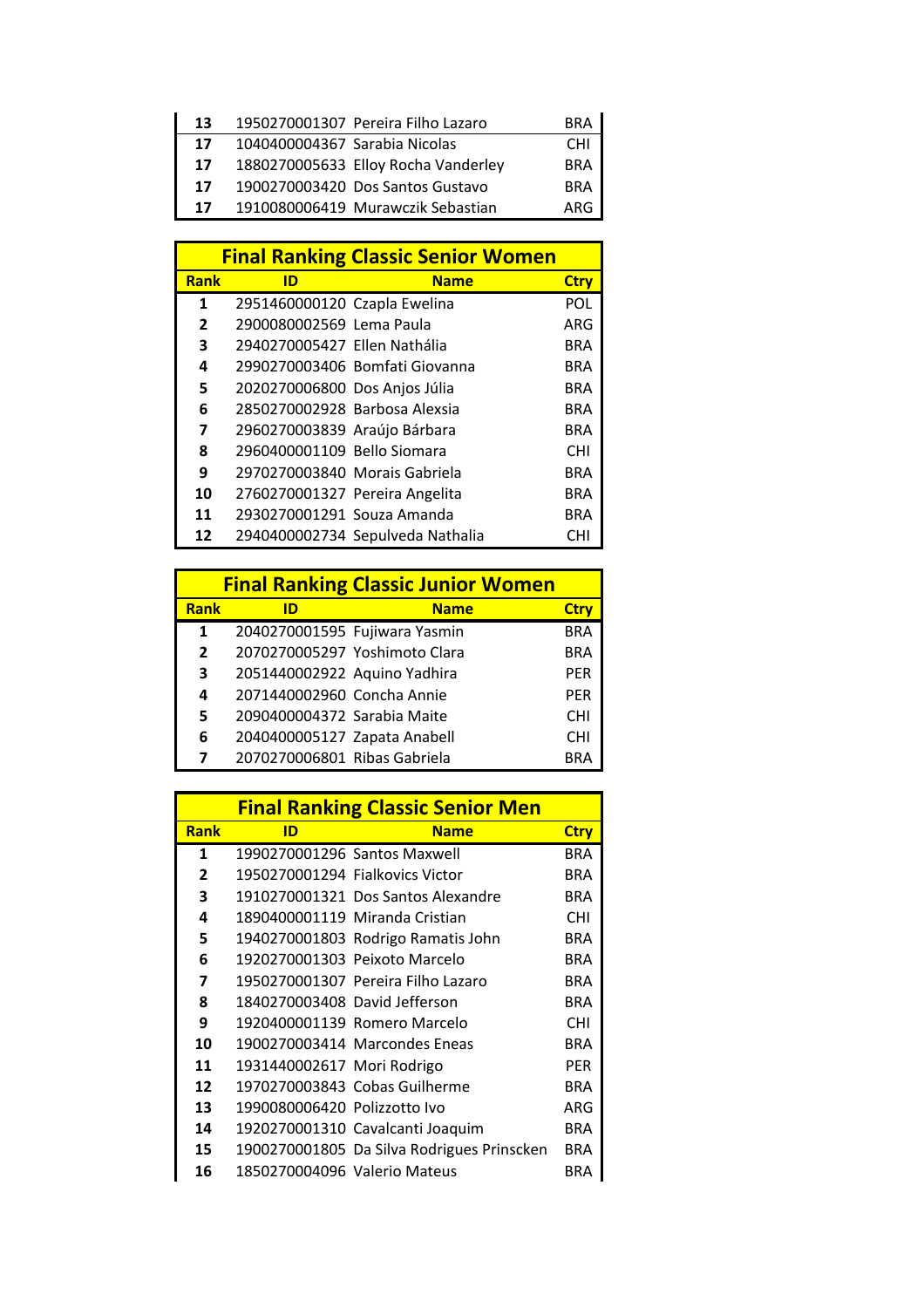| 17 |                             | 1850270005150 Da Silva Pereira Renato | <b>BRA</b> |
|----|-----------------------------|---------------------------------------|------------|
| 18 | 1890270005342 Diniz Rogerio |                                       | <b>BRA</b> |
| 19 |                             | 1910080006419 Murawczik Sebastian     | ARG        |
| 20 | 1820270006794 Breda Joabner |                                       | <b>BRA</b> |
| 21 |                             | 1000270006802 Amorim Gustavo          | <b>BRA</b> |
| 22 |                             | 1921440002616 Arroyo Delgado Jhoslan  | <b>PFR</b> |
|    |                             |                                       |            |

|              | <b>Final Ranking Classic Junior Men</b> |                                      |            |  |  |
|--------------|-----------------------------------------|--------------------------------------|------------|--|--|
| <b>Rank</b>  | חו                                      | <b>Name</b>                          | Ctrv       |  |  |
| 1            |                                         | 1040270001315 Francisco Arthur       | <b>BRA</b> |  |  |
| $\mathbf{2}$ |                                         | 1050270005152 Rodrigues Andrey       | <b>BRA</b> |  |  |
| 3            | 1040400004367 Sarabia Nicolas           |                                      | <b>CHI</b> |  |  |
| 4            |                                         | 1070270006795 De Souza Guo Guilherme | <b>BRA</b> |  |  |
| 5.           | 1081440002961 Concha Paul               |                                      | PFR        |  |  |

|             | <b>Final Ranking Battle Women</b> |                                     |             |  |
|-------------|-----------------------------------|-------------------------------------|-------------|--|
| <b>Rank</b> | ID                                | <b>Name</b>                         | <b>Ctry</b> |  |
| 1           | 2900080002569 Lema Paula          |                                     | ARG         |  |
| 2           | 2951460000120 Czapla Ewelina      |                                     | POL         |  |
| 3           |                                   | 2040270001595 Fujiwara Yasmim       | <b>BRA</b>  |  |
| 4           | 2940270005427 Ellen Nathália      |                                     | <b>BRA</b>  |  |
| 5           |                                   | 2070270005297 Yoshimoto Clara       | <b>BRA</b>  |  |
| 5           | 2960400001109 Bello Siomara       |                                     | <b>CHI</b>  |  |
| 7           | 2920270005294 Viejra Jessica      |                                     | <b>BRA</b>  |  |
| 7           | 2970270003840 Morais Gabriela     |                                     | <b>BRA</b>  |  |
| 9           | 2760270001327 Pereira Angelita    |                                     | <b>BRA</b>  |  |
| 9           | 2850270002928 Barbosa Alexsia     |                                     | <b>BRA</b>  |  |
| 9           |                                   | 2050270006216 Pedroza Maria Eduarda | <b>BRA</b>  |  |
| 9           | 2020270006800 Dos Anjos Júlia     |                                     | <b>BRA</b>  |  |
| 13          |                                   | 2990270003406 Bomfati Giovanna      | <b>BRA</b>  |  |
| 13          | 2051440002922 Aquino Yadhira      |                                     | <b>PFR</b>  |  |
| 13          | 2040400005127 Zapata Anabell      |                                     | <b>CHI</b>  |  |
| 13          | 2090400004372 Sarabia Maite       |                                     | <b>CHI</b>  |  |
| 13          | 2960270003839 Araújo Bárbara      |                                     | <b>BRA</b>  |  |
| 13          |                                   | 2940400002734 Sepulveda Nathalia    | <b>CHI</b>  |  |
| 19          | 2880400006059 Lopez Camila        |                                     | <b>CHI</b>  |  |
| 19          | 2930270001291 Souza Amanda        |                                     | <b>BRA</b>  |  |
| 19          |                                   | 2870270006215 Chaves Tavares Nara   | <b>BRA</b>  |  |

|                | <b>Final Ranking Battle Men</b> |                                    |             |  |  |
|----------------|---------------------------------|------------------------------------|-------------|--|--|
| <b>Rank</b>    | ID                              | <b>Name</b>                        | <b>Ctry</b> |  |  |
| 1              |                                 | 1990270001296 Santos Maxwell       | <b>BRA</b>  |  |  |
| $\overline{2}$ |                                 | 1950270001294 Fialkovics Victor    | <b>BRA</b>  |  |  |
| 3              |                                 | 1940270001803 Rodrigo Ramatis John | <b>BRA</b>  |  |  |
| 4              |                                 | 1040270001315 Francisco Arthur     | <b>BRA</b>  |  |  |
| 5              |                                 | 1890400001119 Miranda Cristian     | <b>CHI</b>  |  |  |
| 5              |                                 | 1050270005152 Rodrigues Andrey     | <b>BRA</b>  |  |  |
| 7              |                                 | 1910270001321 Dos Santos Alexandre | <b>BRA</b>  |  |  |
| 7              | 1931440002617 Mori Rodrigo      |                                    | PER         |  |  |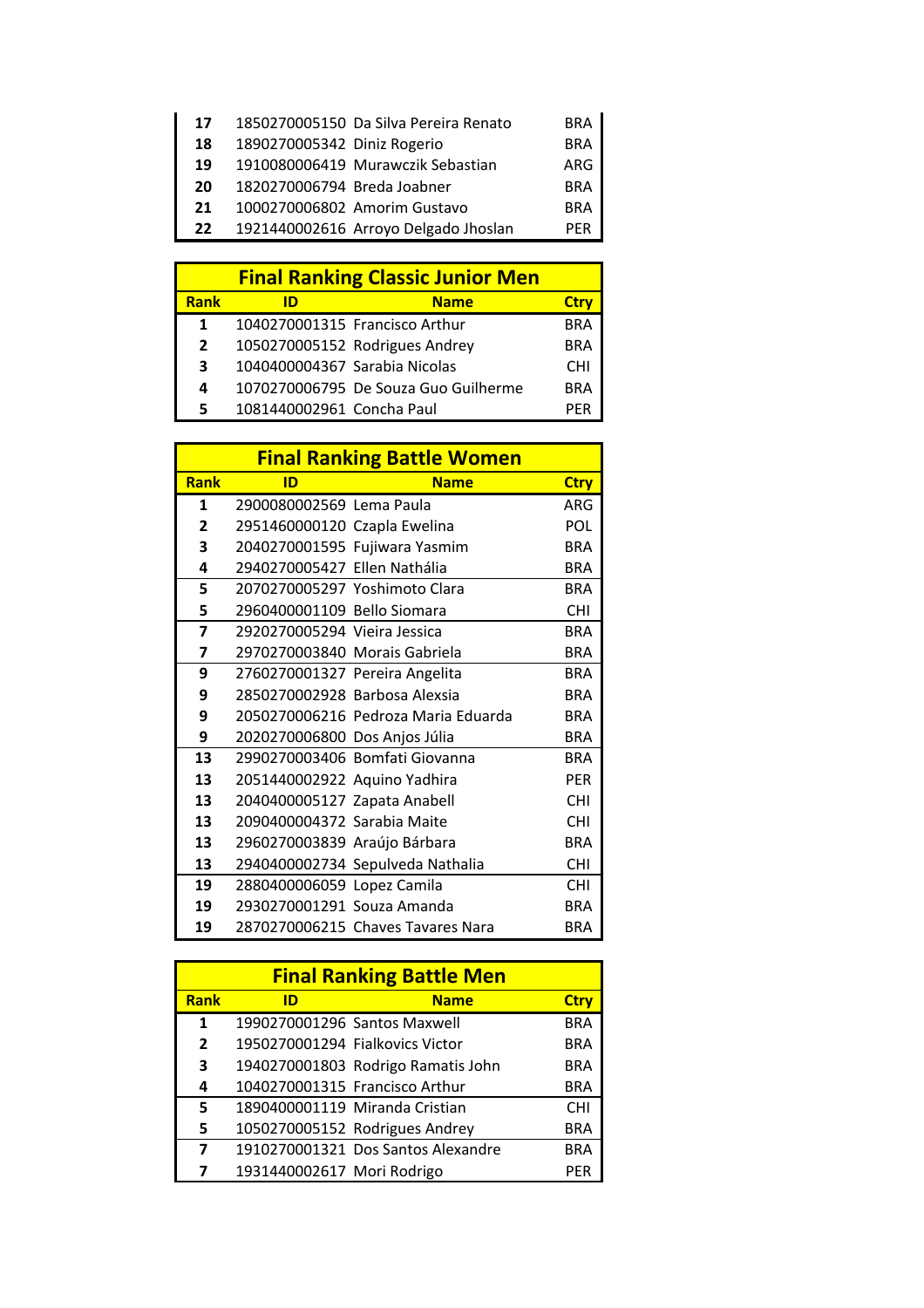| 9  | 1940800005177 Tchouly Erson   |                                            | HAITI      |
|----|-------------------------------|--------------------------------------------|------------|
| 9  |                               | 1970270003843 Cobas Guilherme              | <b>BRA</b> |
| 9  |                               | 1920270001303 Peixoto Marcelo              | <b>BRA</b> |
| 9  | 1840270003408 David Jefferson |                                            | <b>BRA</b> |
| 13 | 1850270004096 Valerio Mateus  |                                            | <b>BRA</b> |
| 13 | 1990080006420 Polizzotto Ivo  |                                            | ARG        |
| 13 |                               | 1000270006802 Amorim Gustavo               | <b>BRA</b> |
| 13 |                               | 1850270005150 Da Silva Pereira Renato      | <b>BRA</b> |
| 17 |                               | 1910080006419 Murawczik Sebastian          | ARG        |
| 17 |                               | 1040400005119 Mardones Fernando            | <b>CHI</b> |
| 17 |                               | 1930270006803 Damascena Kauê               | <b>BRA</b> |
| 17 | 1930270005137 Bacelar Yuri    |                                            | <b>BRA</b> |
| 17 |                               | 1920400001139 Romero Marcelo               | <b>CHI</b> |
| 17 |                               | 1920270001310 Cavalcanti Joaquim           | <b>BRA</b> |
| 17 |                               | 1950270001307 Pereira Filho Lazaro         | <b>BRA</b> |
| 17 |                               | 1940270003905 Rodrigo Missano              | <b>BRA</b> |
| 25 |                               | 1070270006795 De Souza Guo Guilherme       | <b>BRA</b> |
| 25 | 1040400004367 Sarabia Nicolas |                                            | <b>CHI</b> |
| 25 | 1530270003909 Dornelles Rui   |                                            | <b>BRA</b> |
| 25 |                               | 1900270003414 Marcondes Eneas              | <b>BRA</b> |
| 25 | 1890270005342 Diniz Rogerio   |                                            | <b>BRA</b> |
| 25 |                               | 1900270001805 Da Silva Rodrigues Prinscken | <b>BRA</b> |

| <b>Final Ranking Free Jump Women</b> |                                |                                  |             |                  |  |
|--------------------------------------|--------------------------------|----------------------------------|-------------|------------------|--|
| <b>Rank</b>                          | ID                             | <b>Name</b>                      | <b>Ctry</b> | <b>Best Jump</b> |  |
| 1                                    | 2970400001133 Leon Daniela     |                                  | <b>CHI</b>  | 110              |  |
| $\overline{2}$                       |                                | 2920270005202 Sayuri Saito Aline | <b>BRA</b>  | 105              |  |
| 3                                    | 2910400003828 Toledo Catalina  |                                  | <b>CHI</b>  | 90               |  |
| 4                                    | 2900080002569 Lema Paula       |                                  | ARG         | 80               |  |
| 5.                                   | 2900270006804 Santos Amanda    |                                  | <b>BRA</b>  | 80               |  |
| 5.                                   | 2940270005427 Nathália Ellen   |                                  | <b>BRA</b>  | 80               |  |
| 5                                    | 2930270001291 Souza Amanda     |                                  | <b>BRA</b>  | 80               |  |
| 8                                    | 2900270006805 Messias Thais    |                                  | <b>BRA</b>  | 70               |  |
| 8                                    | 2900270001809 Kohatsu Beatriz  |                                  | <b>BRA</b>  | 70               |  |
| 8                                    | 2990270006475 De Jesus Juliana |                                  | <b>BRA</b>  | 70               |  |
| 8                                    |                                | 2940400002734 Sepulveda Nathalia | <b>CHI</b>  | 70               |  |

| <b>Final Ranking Free Jump Men</b> |                               |                                       |             |                  |  |
|------------------------------------|-------------------------------|---------------------------------------|-------------|------------------|--|
| <b>Rank</b>                        | ID                            | <b>Name</b>                           | <b>Ctry</b> | <b>Best Jump</b> |  |
| 1                                  |                               | 1880270001821 Nunes Matins Andre Luiz | <b>BRA</b>  | 143              |  |
| $\overline{\mathbf{z}}$            | 1940800005177 Tchouly Erson   |                                       | HAITI       | 135              |  |
| 3                                  |                               | 1900270006806 Moreira Lindenberg      | <b>BRA</b>  | 135              |  |
| 4                                  | 1860270003416 Valaski Ricardo |                                       | BRA         | 130              |  |
| 5                                  |                               | 1900270003420 Dos Santos Gustavo      | <b>BRA</b>  | 120              |  |
| 5                                  | 1930400001147 Beltran Matias  |                                       | <b>CHI</b>  | 120              |  |
| 5                                  |                               | 1950270005135 Marcelino William       | <b>BRA</b>  | 120              |  |
| 8                                  | 1900270006126 Carrijo Hugo    |                                       | <b>BRA</b>  | 120              |  |
| 9                                  |                               | 1890400001119 Miranda Cristian        | <b>CHI</b>  | 115              |  |
| 9                                  |                               | 1920080006793 Cristaldo Arnaldo       | ARG         | 115              |  |
| 11                                 | 1810270005178 Teixeira Karlos |                                       | <b>BRA</b>  | 115              |  |